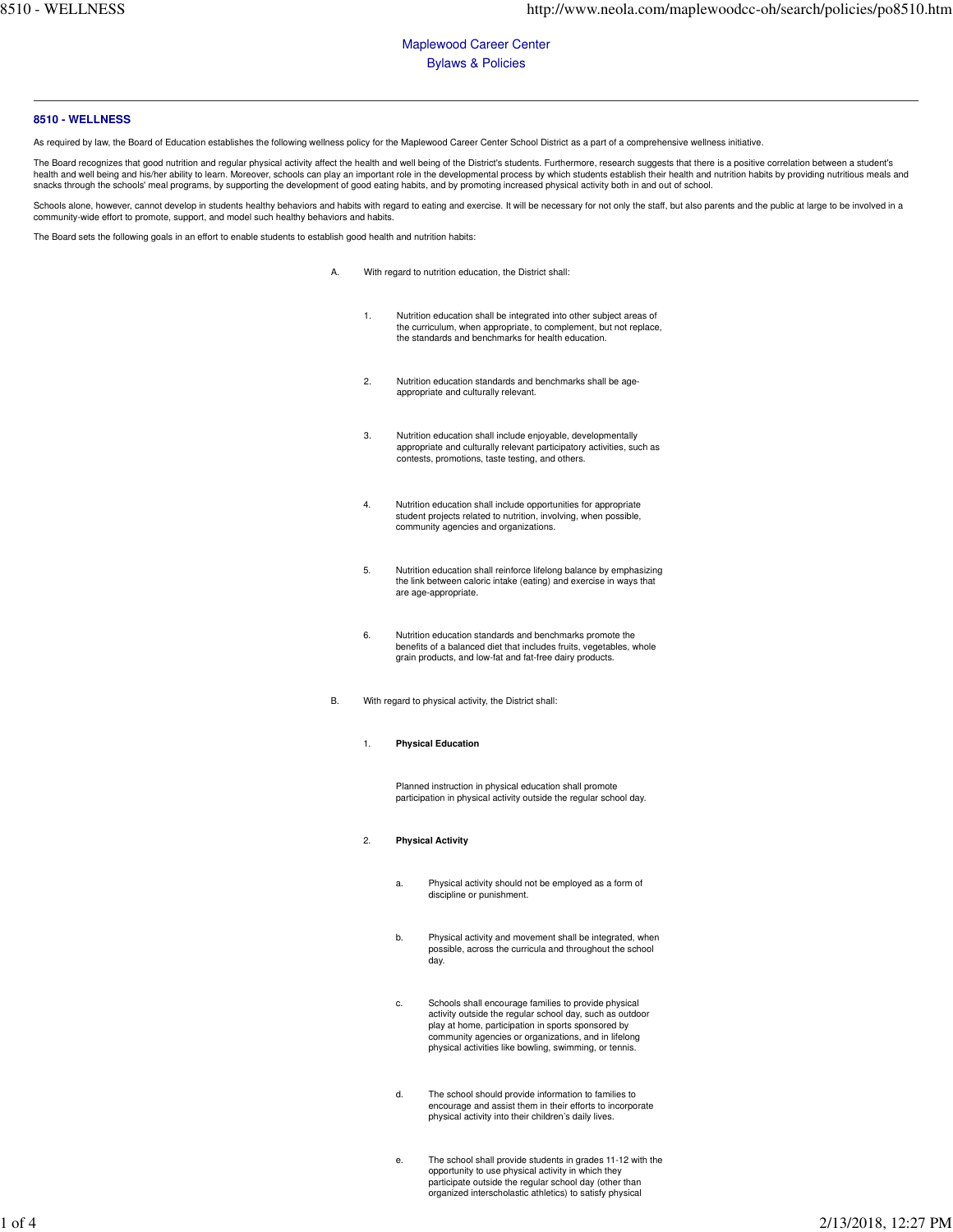activity requirements.

- f. All students in grades 11-12 shall have the opportunity to participate in extra-curricular activities and intramural programs that emphasize physical activity.
- With regard to other school-based activities the District shall: C.
	- 1. The schools shall provide at least thirty (30) minutes daily for students to eat.
	- 2. The schools shall schedule mealtimes so there is minimum disruption by bus schedules, recess, and other special programs or events.
	- 3. The school shall provide attractive, clean environments in which the students eat.
	- 4. Students at Maplewood Career Center are not permitted to have drinks in the classroom.
	- 5. Activities, such as tutoring or club meetings, shall not be scheduled during mealtimes, unless students may eat during those meetings.
	- 6. Schools shall limit the number of celebrations involving serving food during the school day to no more than one (1) party per lab per month.
	- 7. An organized wellness program shall be available to all staff.
	- 8. Schools in our system utilize electronic identification and payment systems, therefore, eliminating any stigma or identification of students eligible to receive free and/or reduced meals.
	- 9. Students are discouraged from sharing their foods or beverages with one another during meal times, given concerns about allergies and other restrictions on some students' diets.
- With regard to nutrition promotion, any foods and beverages marketed or promoted to students on the school campus, during the school day, will meet or exceed the USDA Smart Snacks in School nutrition standards. D.

Additionally, the District shall:

- 1. encourage students to increase their consumption of healthful foods during the school day;
- 2. create an environment that reinforces the development of healthy eating habits, including offering the following healthy foods that comply with the USDA Dietary Guidelines for Americans and the USDA Smart Snacks in School nutrition standards:
	- a. a variety of fresh produce to include those prepared without added fats, sugars, refined sugars, and sodium;
	- b. a variety of vegetables daily to include specific subgroups as defined by dark green, red/orange, legumes, and starchy;
	- c. meals designed to meet specific calorie ranges for age/grade groups;
	- d. require students to select a fruit or vegetable as part of a complete reimbursable meal;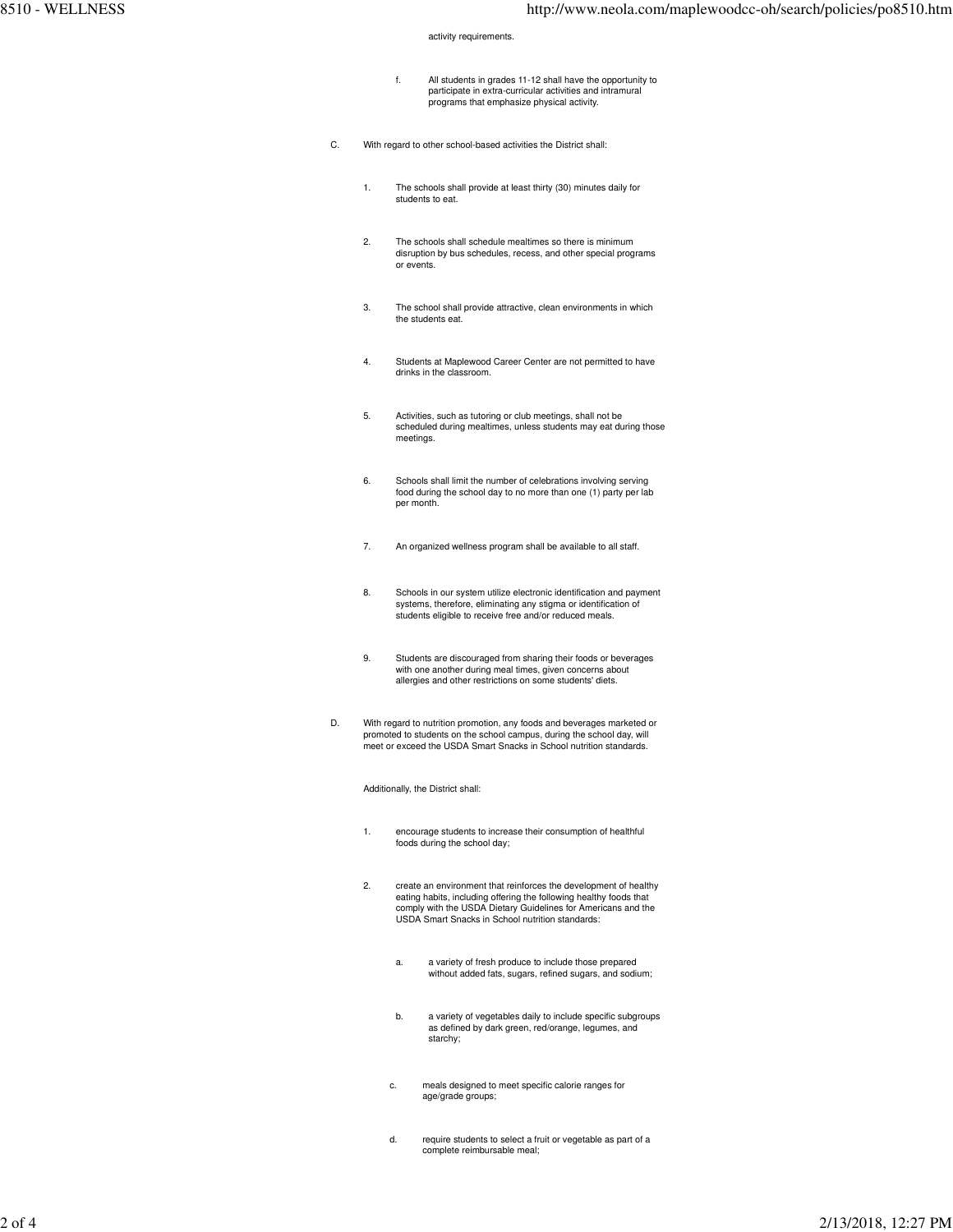3. designate wellness champions at each school that will promote resources through the District's website for wellness for students, families, and the community.

Furthermore, with the objectives of enhancing student health and well being, and reducing childhood obesity, the following guidelines are established:

- A. In accordance with Policy **8500**, entitled Food Service, the food service program shall comply with Federal and State regulations pertaining to the selection, preparation, consumption, and disposal of food and beverages including but not limited to USDA Dietary Guidelines for Americans and the USDA Smart Snacks in School nutrition standards, as well as to the fiscal management of the program.
- B. As set forth in Policy **8531**, entitled Free and Reduced Price Meals, the guidelines for reimbursable school meals are not less restrictive than the guidelines issued by the U.S. Department of Agriculture (USDA).

 The sale of foods of minimal nutritional value in the food service area during the lunch period is prohibited.

- C. The sale of foods and beverages to students that do not meet the USDA Dietary Guidelines for Americans and the USDA Smart Snacks in School nutrition standards to be consumed on the school campus during the school day is prohibited.
- D. All food items and beverages available for sale to students for consumption on the school campus (any area of property under the jurisdiction of the school that is accessible to students during the school day) between midnight and thirty (30) minutes after the close of the regular school day shall comply with the current USDA Dietary Guidelines for Americans and the USDA Smart Snacks in School nutrition standards, including, but not limited to, competitive foods that are available to students a la carte or as entrees in the dining area (except entrée items that were offered on the National School Lunch Program (NSLP) or School Breakfast Program(SBP) menu on the day of and the day after they are offered on the NSLP or SBP menu), as well as food items and beverages from vending machines, from school stores, or as fundraisers, including those operated by student clubs and organizations, parent groups, or booster clubs.
- E. All foods offered on the school campus during the school day shall comply with the current USDA Dietary Guidelines for Americans, including competitive foods that are available to students a la carte in the dining area, as classroom snacks, for vending machines, for classroom parties, or at holiday celebrations.
- F. The food service program will strive to be financially self-supporting; however, if it is necessary to subsidize the operation, it will not be through the sale of foods with minimal nutritious value.
- G. The food service program will provide all students affordable access to the varied and nutritious foods they need to be healthy and to learn well.

The Board designates the Superintendent as the individual charged with operational responsibility for measuring and evaluating the District's implementation and progress under this policy. The Superintendent shall develop administrative guidelines necessary to implement this policy.

 The Superintendent shall appoint a District-wide Wellness Committee that includes parents, students, representatives of the school food authority, educational staff (including health and physical education teachers), mental health and social services staff, school health professionals, members of the public, and school administrators to oversee development, implementation, evaluation and periodic update of this policy. The Wellness Committee shall be an ad hoc committee with members recruited and appointed annually.

The Wellness Committee shall be responsible for:

- A. assessment of the current school environment;
- B. review of the District's Wellness policy;
- C. presentation of the Wellness policy to the Board for approval;
- D. measurement of the implementation of the policy; and
- E. recommendation for the revision of the policy, is necessary.

Before the end of each school year, the Wellness Committee shall recommend to the Superintendent any revisions to the policy it deems necessary and/or appropriate. In its review, the Wellness Committee shall consider evidence-based strategies in determining its recommendations.

 The Superintendent shall report annually to the Board on the Wellness Committee's progress and on its evaluation of the policy's implementation and areas for improvement, including status of compliance by individual schools and progress made in attaining the policy's goals.

The Superintendent is also responsible for informing the public, including parents, students and community members, on the content and implementation of this policy. In order to inform the public, the Superintendent shall distribute information at the beginning of the school year to families of school children and post the policy on the District's website, including the Wellness Committee's assessment of the policy's implementation.